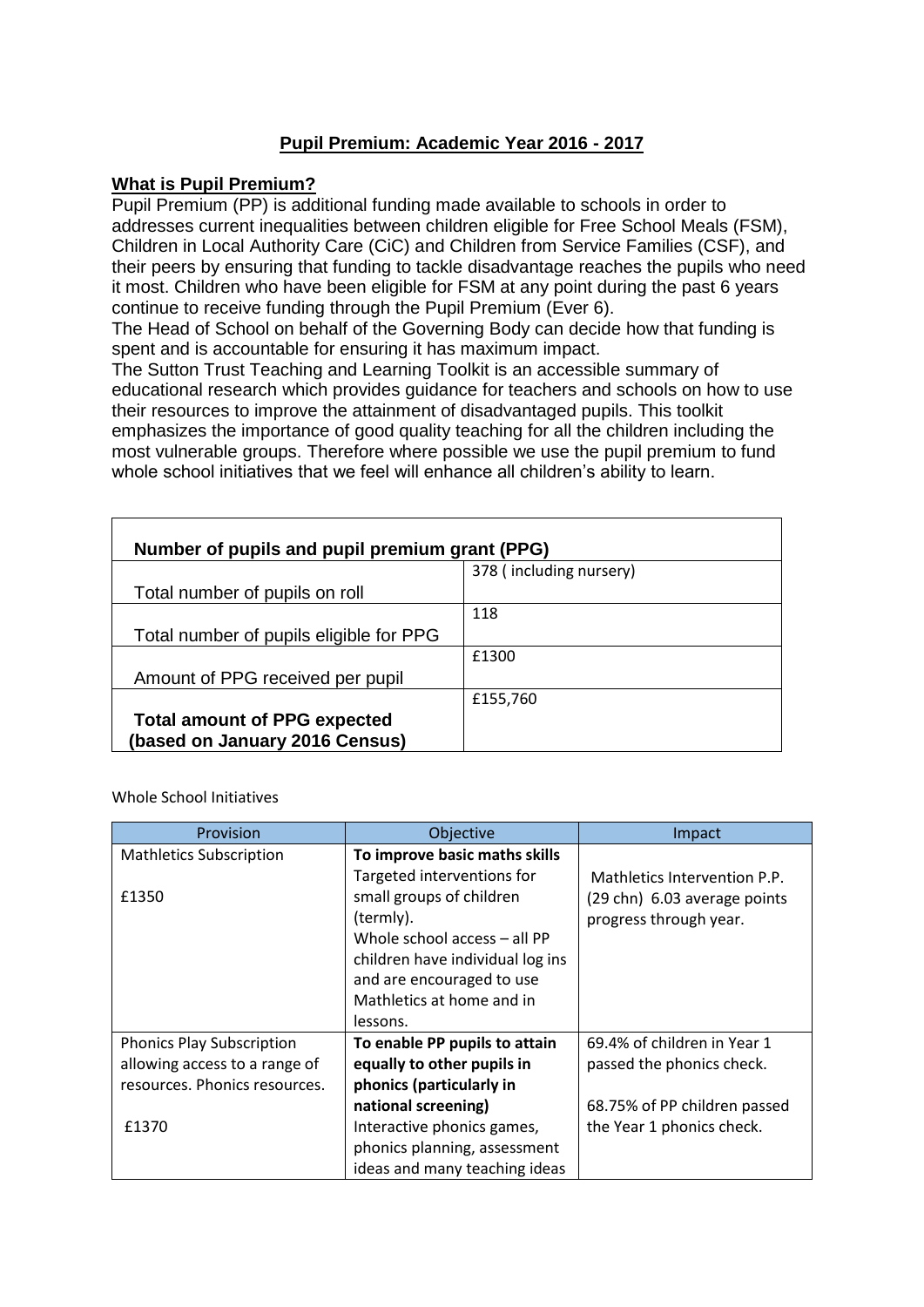|                                 | and resources to help children |                                |
|---------------------------------|--------------------------------|--------------------------------|
|                                 | learn phonics in a fun way.    |                                |
| <b>Acceleread Programme</b>     | To accelerate progress in      | Limited impact due to training |
|                                 | reading                        | needs and purchasing of        |
| £3350                           | Purchase resources and         | resources. A lead person to    |
|                                 | training for accelerated       | run this is now in place.      |
|                                 | reader. Promoting reading      | Children have been screened    |
|                                 | independence and pleasure.     | to get robust entry data to    |
|                                 |                                | start the programme.           |
| Release time for Pupil Progress | To closely monitor progress    | Very tight PPMs which has      |
| Meetings (PPMs)                 | and attainment of PP children  | accelerated progress.          |
|                                 | PPMs to occur after every data | Attainment standards across    |
| <b>Exxx</b>                     | drop. PP children to be a      | the school continue on an      |
|                                 | weekly focus at SLT meetings.  | upward trend on the previous   |
|                                 | Staff to attend PP meetings    | year:- EYFS 12% improvement,   |
|                                 | with cover provided.           | Year 1 phonics 1% increase,    |
|                                 |                                | Year 2 14% increase, Year 6 1% |
|                                 |                                | increase on the combined.      |
|                                 |                                |                                |
| Read / Write Inc Training and   | To improve basic reading and   | In September 2016, only 34%    |
| resources                       | writing skills                 | of KS1 children had completed  |
|                                 | Purchasing resources - books,  | the RWI programme The data     |
| £1400                           | magnetic boards and letters.   | for September 2017 now         |
|                                 | Training from R/Wr/Inc lead.   | shows 45% of children have     |
|                                 | Monitoring from an outside     | completed the programme.       |
|                                 | R/Wr/Inc expert.               | This is an improvement of      |
|                                 |                                | 11%.                           |

## Academic Support

| Provision                        | Objective                      | Impact                         |
|----------------------------------|--------------------------------|--------------------------------|
| PIXL Club Subscription           | To improve the outcomes for    | This programme has had good    |
|                                  | key marginal children in       | impact on all children. 5/6 PP |
| £2800                            | reading, writing and maths     | children in Year 6 achieved    |
|                                  | PiXI resources used with       | expected combined.             |
|                                  | targeted groups of children    |                                |
|                                  | and whole class to support the |                                |
|                                  | teaching of English and maths  |                                |
|                                  | in Year 6.                     |                                |
| <b>GAT Trust Lead Support</b>    | To enable PP children in FS    | FS PP in line with non PP for  |
| <b>Teachers</b>                  | and Year 1 to achieve equally  | GLD.                           |
|                                  | with their peers               | Year 1 all children phonics    |
| <b>Exxx</b>                      | Phonics lead and EYFS lead to  | pass= 69.4%                    |
|                                  | lead, support and drive        | Year 1 PP phonics              |
|                                  | standards with a focus on PP.  | pass=68.75%                    |
| Booster teachers X1 for 1 hour   | To close the attainment gap    | PP children have performed     |
| per day                          | between PP children and        | (progress) in Year 6 better    |
| X1 Full time Year 6 and x1 for 3 | others                         | than non PP children.          |
| days in Year 2                   | Maths more able- to work with  |                                |
|                                  | more able to secure expected/  | 100% of children achieved      |
|                                  | greater depth.                 | expected.                      |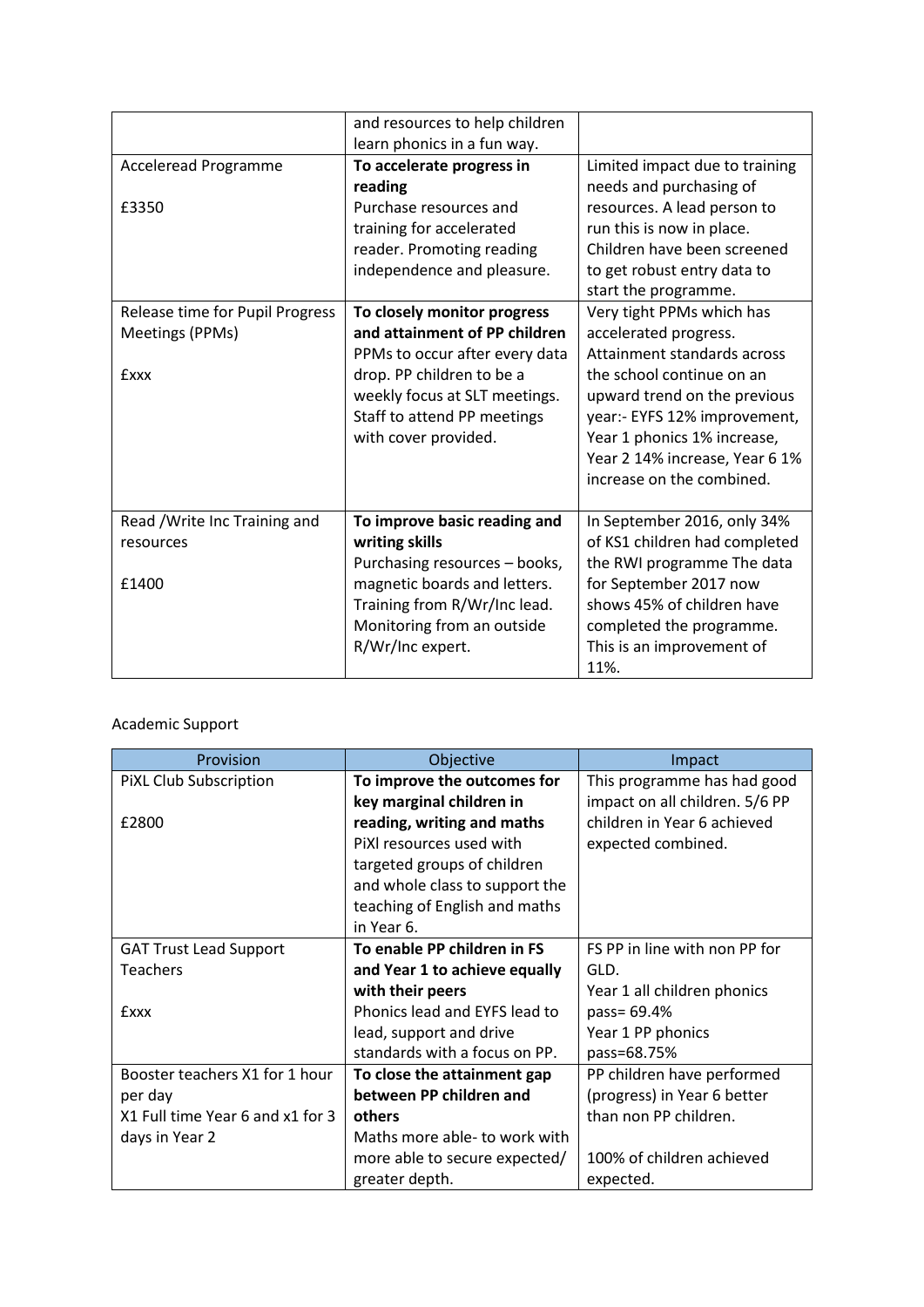| <b>Exxx</b>               | Maths borderline- to support<br>borderline children to help<br>them achieve expected.<br>English-to support children in<br>achieving expected or a higher<br>standard in reading and<br>writing. | 66% achieved expected<br>standard in year 6.                                                                                                                                                                           |
|---------------------------|--------------------------------------------------------------------------------------------------------------------------------------------------------------------------------------------------|------------------------------------------------------------------------------------------------------------------------------------------------------------------------------------------------------------------------|
| Pupil Premium Leader Time | To lead the provision for PP<br>children to secure outcomes                                                                                                                                      | Very tight PPMs which has<br>accelerated progress.                                                                                                                                                                     |
| <b>Exxx</b>               | in line with non PP children<br>Lead effective PP meetings<br>with clear actions for staff.                                                                                                      | Attainment standards across<br>the school continue on an<br>upward trend on the previous<br>year:- EYFS 12% improvement,<br>Year 1 phonics 1% increase,<br>Year 2 14% increase, Year 6 1%<br>increase on the combined. |

## Non – Academic Needs

| Provision                   | Objective                        | <b>Desired Impact</b>            |
|-----------------------------|----------------------------------|----------------------------------|
| <b>Breakfast Club</b>       | To support PP children and       | Good impact with identified      |
|                             | their families                   | group turning up for their       |
| £2000                       | Provide a healthy breakfast at   | sessions and being ready to      |
|                             | a very minimal cost.             | learn.                           |
|                             |                                  |                                  |
| <b>SEASS</b>                | To improve the attendance of     | With the good work of HSSW       |
|                             | all pupils with a clear focus on | and SEASS, the attendance for    |
| £5800                       | PP                               | PP children stands at 94%        |
|                             | SEASS work to support            | which is higher than it has      |
|                             | vulnerable families get their    | previously been.                 |
|                             | children to school by holding    |                                  |
|                             | clinics, generating letters to   |                                  |
|                             | share good and poor              |                                  |
|                             | attendance.                      |                                  |
|                             | Theatre group presentation of    |                                  |
|                             | 'Late Again'.                    |                                  |
| Play Therapy                | To support children with their   | It has allowed 100% of           |
|                             | emotional needs at certain       | identified children (x6) to      |
| £2500                       | times of crisis                  | remain in a calm place           |
|                             |                                  | supporting them in accessing     |
|                             |                                  | their learning, by giving them a |
|                             |                                  | platform to channel their        |
|                             |                                  | emotions and feelings.           |
| Speech and Language Therapy | To support the speech and        | PP children have shown better    |
|                             | language of identified pupils    | progress than non PP children    |
| £5200                       | to impact on their attainment    | in Year 2 and 6.                 |
|                             | and progress                     |                                  |
|                             |                                  |                                  |
|                             |                                  |                                  |